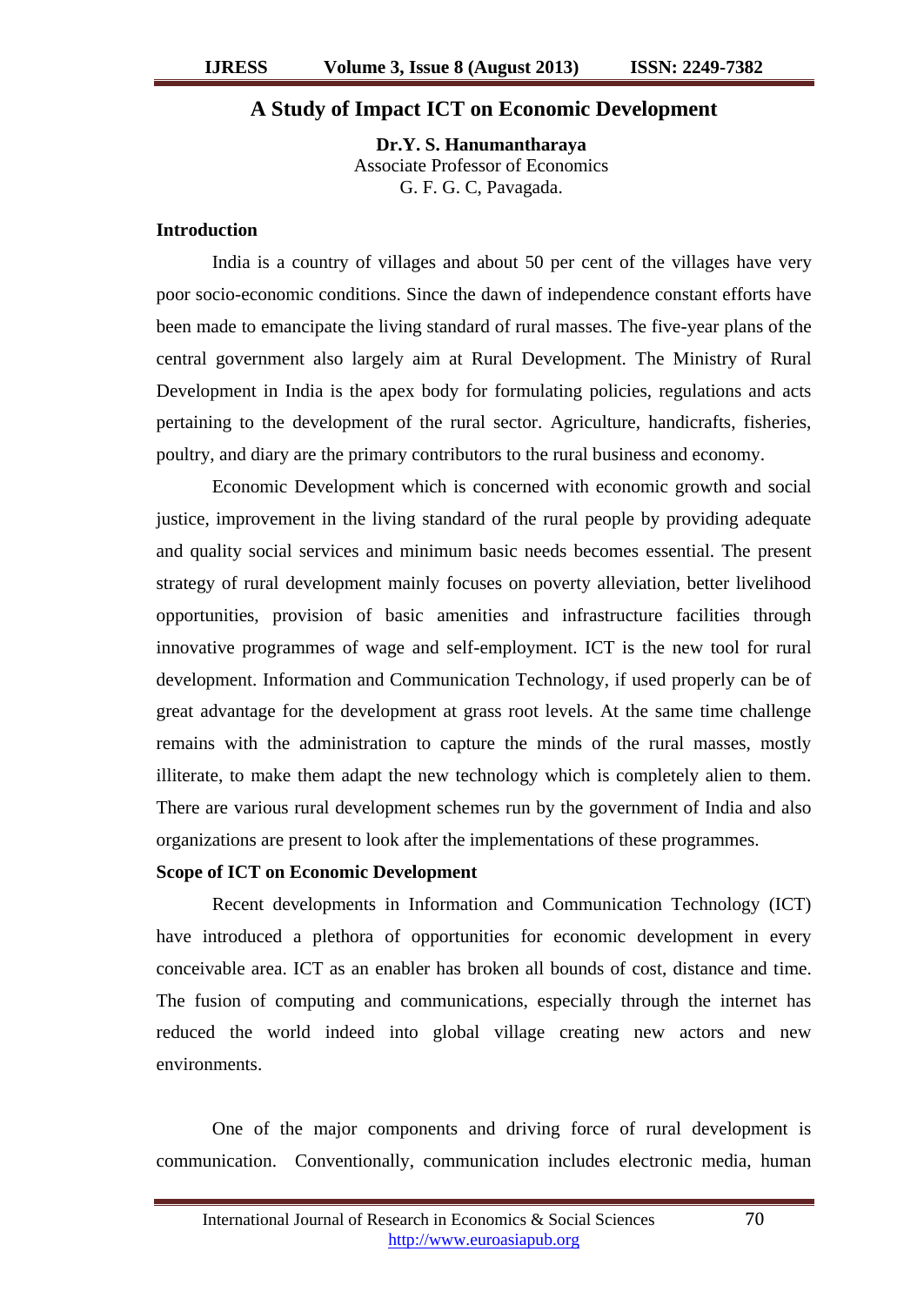communication  $\&$  now information technology (IT). All forms of communications have dominated the development scene in which its persuasive role has been most dominant within the democratic political frame work of the country. Persuasive communication for rural development has been given highest priority for bringing about desirable social and behavioral change among the most vulnerable rural poor and women. Initially, and to a certain extent now, the approach lacks gender sensitivity and empathy of the communicators and development agents who came from urban elite homes. Added to these constraints is political will that still influences the pace and progress of rural development.

Technological changes further compounded the direction of rural development as information and communication technology (ICT) has been thought by communication and development workers as a panacea for other ills that obstructs the development process. It has lead to indiscriminate applications and use of ICT in every aspect of information dissemination, management & governance of development. While there are few shining examples of achievements of ICT in development, there are a large number of failures and unauthenticated claims.

The closing decade of twentieth century was the opening of historic information and communication technology interventions for development. This period has witnessed enormous and unprecedented changes in every aspect of communications technologies, policies, infrastructure development and services. The ICT boom in India has already started changing the lives of Indian masses. The role of ICT in Rural Development must be viewed in this changing scenario.

# **Expected Role of ICT in Economic Development**

Since the dawn of independence, concerted efforts have been made to ameliorate the living standard of rural masses. So, rural development is an integrated concept of growth, and poverty elimination has been of paramount concern in all the five year plans. Economic Development programmes comprise of following:

 Provision of basic infrastructure facilities in the rural areas e.g. schools, health facilities,

roads, drinking water, electrification etc.

- Improving agricultural productivity in the rural areas.
- Provision of social services like health and education for socio-economic development.
- Implementing schemes for the promotion of rural industry increasing agriculture productivity, providing rural employment etc.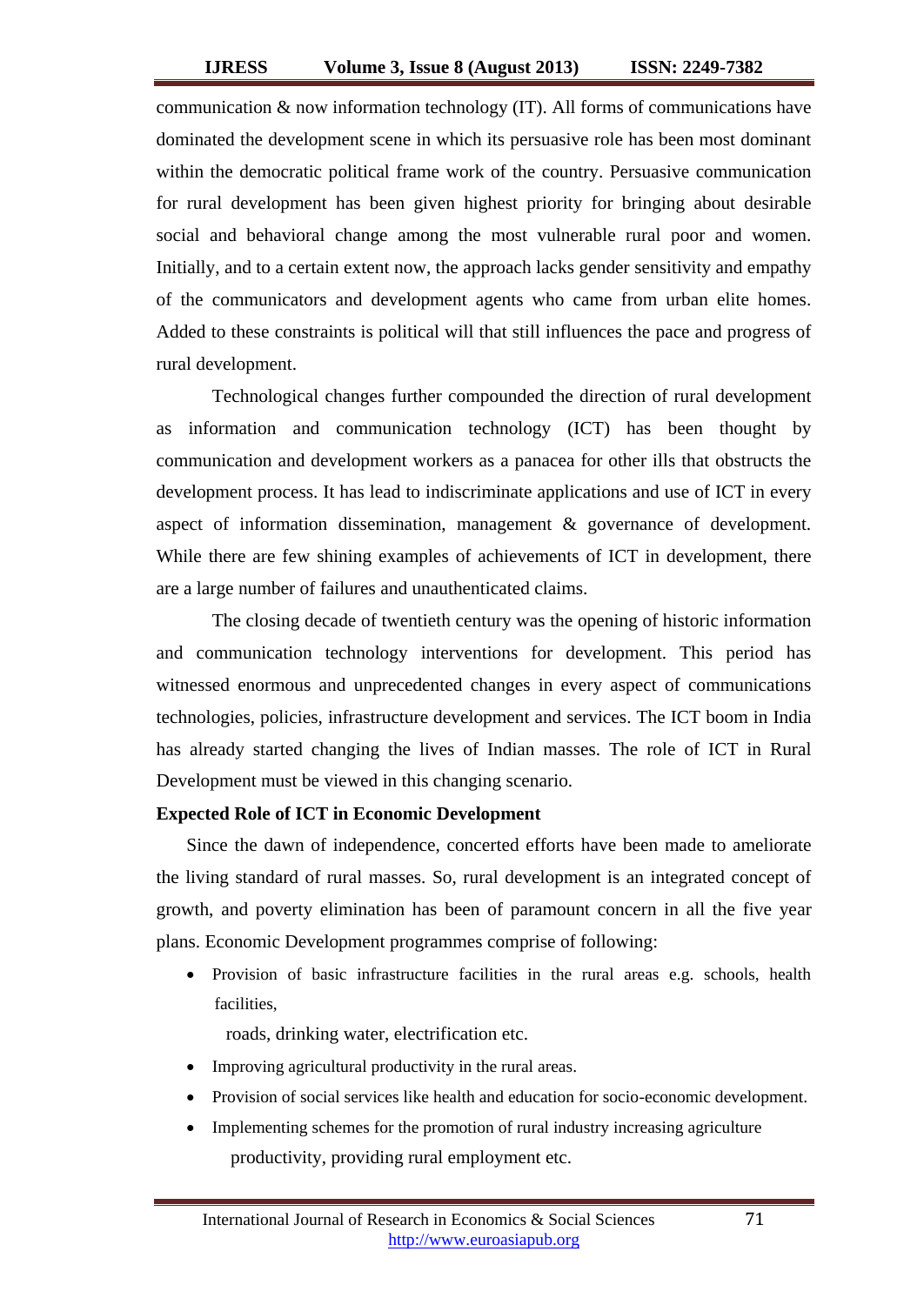Assistance to individual families and Self Help Groups (SHG) living below poverty line

by providing productive resources through credit and subsidy.

Communication has been seen by a large number of development planners as a panacea for solving major social evils and problems. Apart from development, the introduction of communication in the educational process for open and distance learning is seen as step towards improving the quality of education and bridging the social and educational gap. ICT can be used towards betterment of education, agriculture, social awareness and health and hygiene.

#### **ICT and e-Governance for Economic Development**

Several states have initiated the creation of State Wide Area Networks (SWAN) to facilitate electronic access of the state and district administration services to the citizens in villages. The Information and Communication Technologies (ICT) are being increasingly used by the governments to deliver its services at the locations convenient to the citizens. The rural ICT applications attempt to offer the services of central agencies (like district administration, cooperative union, and state and central government departments) to the citizens at their village door steps. These applications utilize the ICT in offering improved and affordable connectivity and processing solutions.

Computerization of land records have been a great success in application of ICT in rural development. Land records are great importance to contemporary socio economic imperatives and their revision and updation are necessary for capturing the changes in rural social dynamics.

## **Challenges of application of ICT in Economic/Rural Development**

ICTs alone can't bring about rural development. Education is one of the basic problem for application of ICT as 40% of India's population is illiterate. All modern economies have demonstrated in the past that education is the first step to building the capacity which people can then use. If the Indian economy grows at 5-6 per cent per annum as it has been growing over last 2-3 years, then over 10-15 years the size of the Indian economy would have doubled. Even with this level of growth it cannot by any means bridge disparities and eradicate poverty. Therefore, introducing ICTs alone will not meet the development challenge. For ICTs to succeed in India, education for all must be the first priority.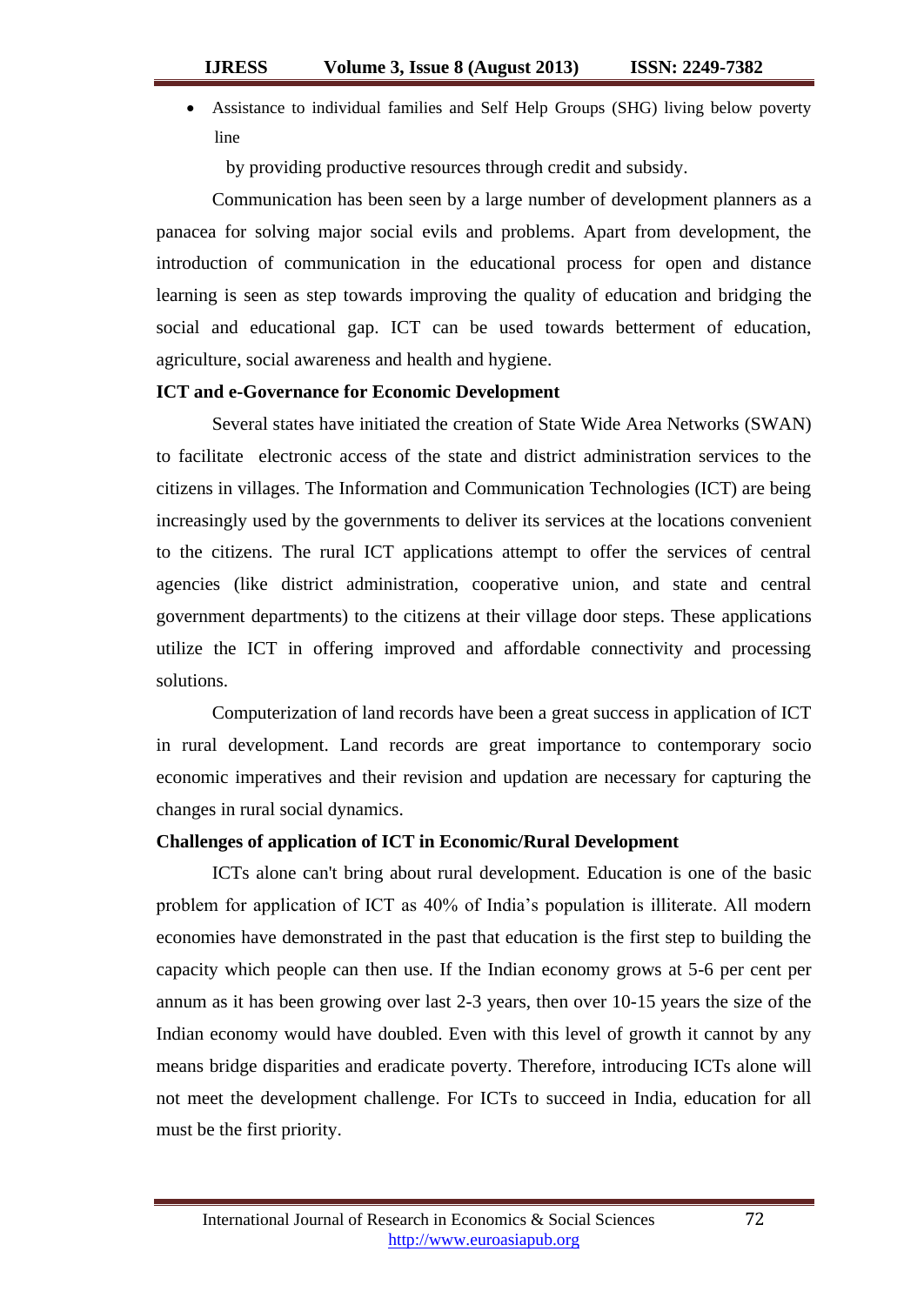It is, of course, important to note that the proportion of the economy involved in some or other form of adaptation or usage of ICT is still very small. The proportion of people involved in the ICT Industry, especially in the rural areas is negligible. Thus, another priority action, in order for the benefits of ICT to trickle down as well as contribute to the rural prosperity, would involve setting up several rural and village level micro-enterprises.

Information and Communication Technology has great relevance in today's world. If implemented properly ICT can surely bridge the gap between economically and technology backward and forward classes. With the IT boom in India technology is easily accessible to the government machineries with relevantly cheaper and convenient manner. Proper training and implementation of ICT programmes in simple way and language which is easily understandable by the rural people can surely bring about revolution in rural development.

## **Conclusion**

- The ICT technology is being used for a number of purposes: social, educational, recreational, health, political, agriculture etc.
- ICT is being used by the rural women to enhance their knowledge base on the profession or the job that they are doing. The same is not used instantly. This is for a number of reasons.
- Increased efforts by way of investment and popularization of the technology in the rural areas.
- CSR initiatives to focus more on the ICT needs of the rural women.

## **Reference**

- 1. India: Human Development Report, National Council for Applied Economic Research, Oxford University Press, New Delhi, 1999.
- 2. India Panchayati Raj Report-2001 Volume I & II, National Institute of Rural Development, Hyderabad, January 2002.
- 3. Johl, S.S. and Ray, S.K. 2002, Future of Agriculture in Punjab, Centre for Research in Rural and Industrial Development, Chandigarh.
- 4. Local Initiative Program in RCH (Final Report), Centre for Research in Rural and Industrial Development, Chandigarh- July 2002.
- 5. Malhotra Rashpal: Impact of 73rd Constitutional Amendment on Rural Industrialization in India: Issues and Policies, paper presented at expert group seminar